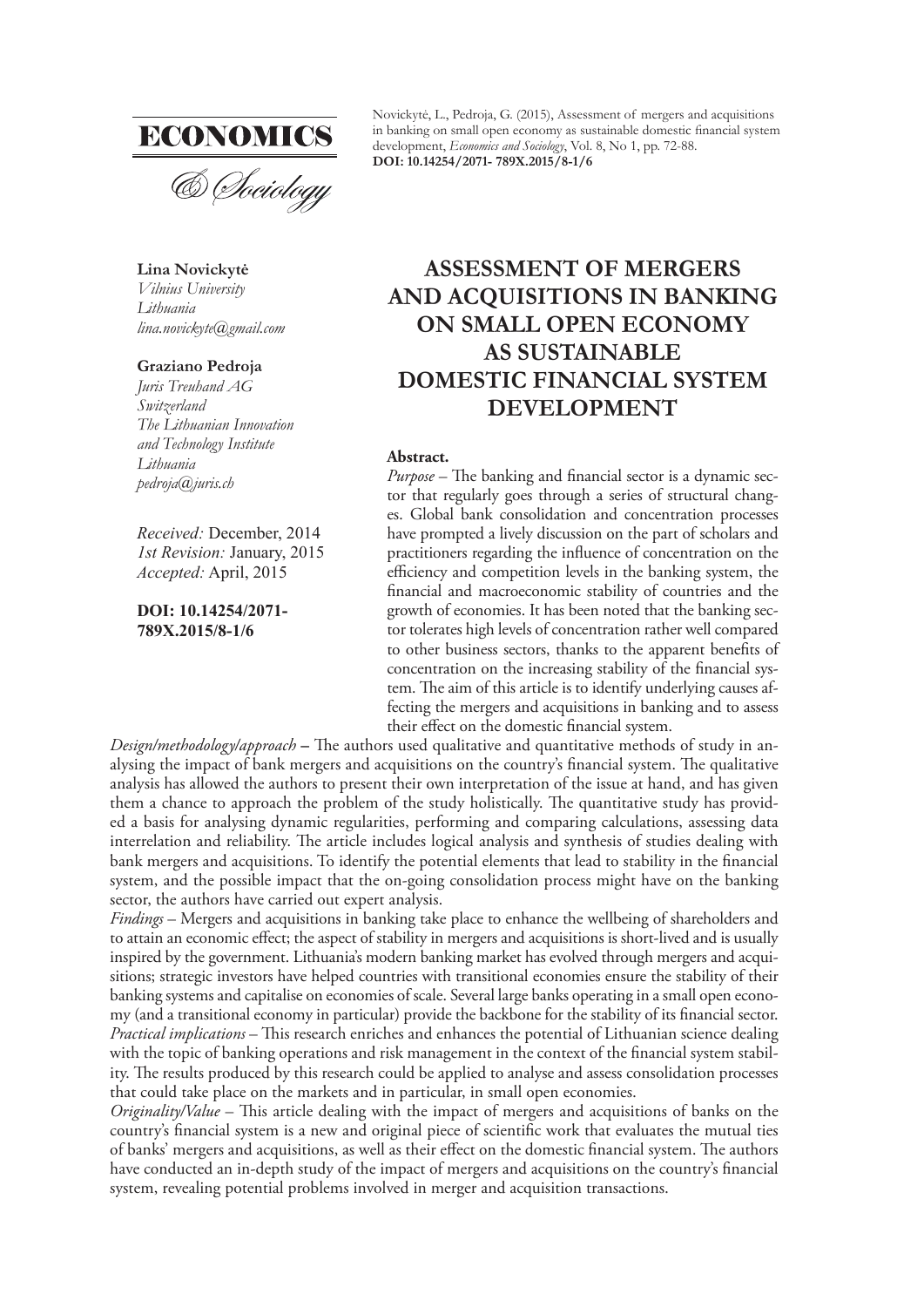Keywords: mergers; acquisition; banking; financial intermediaries; financial system.

**JEL Classification**: E44, G34

# **Introduction**

Global mergers and acquisitions processes in banking have prompted a lively discussion on the part of scholars and practitioners regarding the influence of concentration on the efficiency and competition levels in the banking system, the financial and macroeconomic stability of countries and the growth of economies. According to the World Bank, a survey of 72 countries has revealed banking concentration in more than half (57 per cent or 41 countries) of them to have exceeded 71 per cent in 1990–2009.

In recent years, studies of the effects of concentration on the financial system have become particularly important for several reasons, one of the most significant of them being the rapid processes of banking concentration and consolidation that are taking place on the global or national level, posing questions about the influence of the growing concentration on financial stability.

The purpose of this article is to identify underlying causes affecting the mergers and acquisitions in banking and to assess their effect on the domestic financial system.

 The authors used qualitative and quantitative methods of study in examining the impact of bank mergers and acquisitions on the country's financial system. The article includes logical analysis and synthesis of studies dealing with bank mergers and acquisitions. To identify the potential elements that lead to stability in the financial system, and the possible impact that the on-going consolidation process might have on the banking sector, the authors have carried out expert analysis.

# **Theoretical Concept of Mergers and Acquisitions in Banking**

The concentration of banks on the market is growing thanks to consolidation processes that are taking place in the banking sector. Consolidation typically occurs as a result of mergers or acquisitions between market players. Such mergers and acquisitions are usually driven by an ambition to gain as much weight as possible in the international banking space, to eliminate competition from profitable areas of business, to procure added financial benefits for the shareholders, to expand the range of services, and to effectively manage the resources available.

Such consolidation processes inevitably affect the financial system of a country or region. The concern with the constitution of the banking system and its stability stems from the exclusive role that banks play in the financial system and economy. The line between the traditional banking and other types of financial brokerage activities has been growing thin over the past few decades, with banks expanding the boundaries of their business to cover the areas of securities, fund management, and insurance. On top of that, the rapid growth of assets of banks operating on a global scale further advances their role both on the national and global level.

In the light of globalisation processes, the success of banking operations relies directly on the choice of the business strategy and business model, on how banks are able to turn their market advantages into account and to reinforce their position on the market. The importance of the banking sector in the economy supports the relevance of the issue at hand and allows probing into the consolidation processes within the banking sector, as well as their impact on the financial system.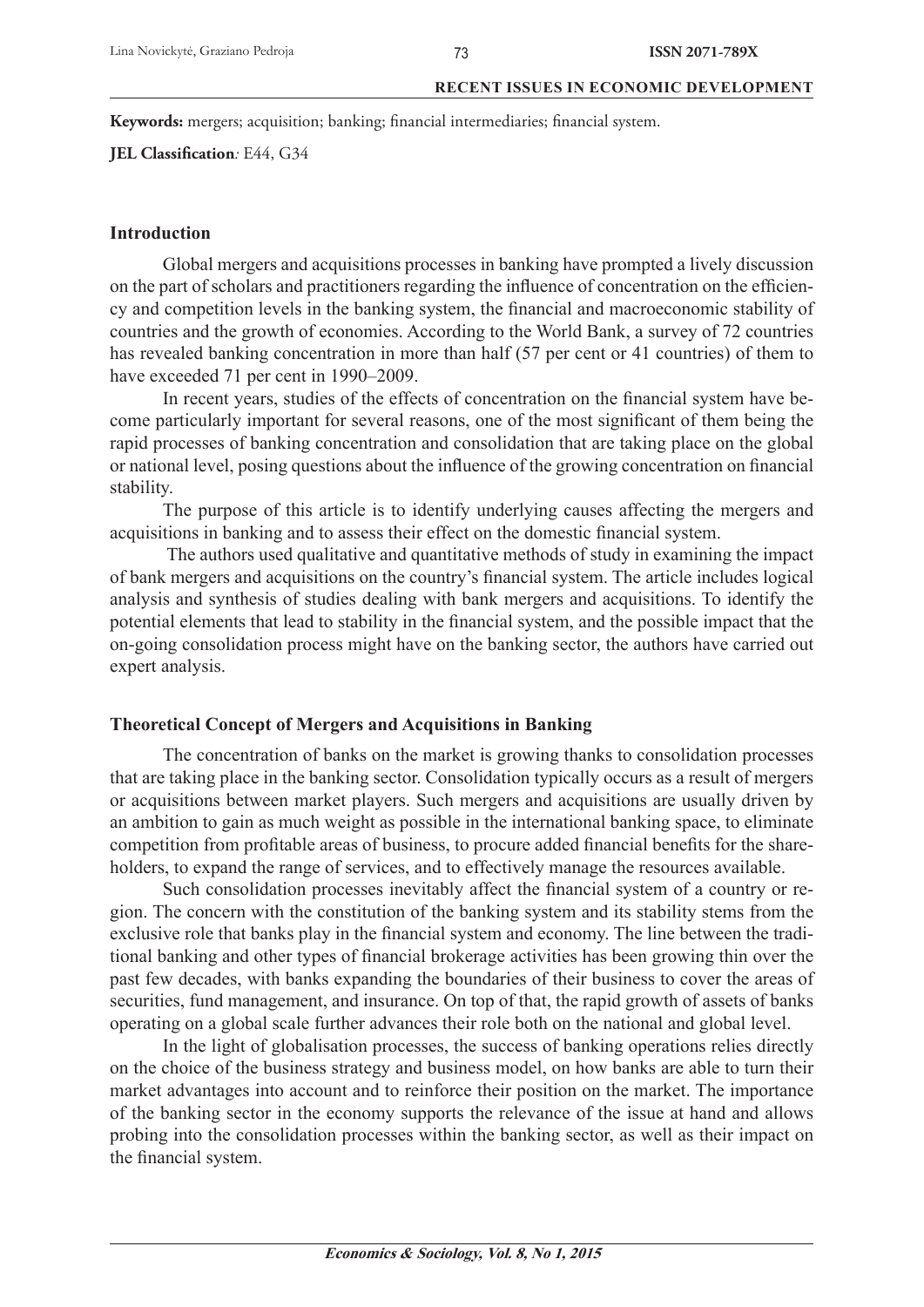Furthermore, Vaškelaitis and Deltuvaitė (Deltuvaitė & Vaškelaitis, 2007; Deltuvaitė, Vaškelaitis, & Pranckevičiūtė, 2007; Deltuvaitė, 2012; Deltuvaitė, 2009) analysed the influence of concentration on the efficiency and stability of the banking sector, and systematic risk management in the same. Jasienė and Novickytė (2011) studied the consolidation processes of the banking sector, as well as the role that they play in and the potential impact they have on the stability of the financial sector.

The intercourse between concentration in the banking sector and the stability of the financial system has been broadly covered in the scientific literature. However, this particular scientific medium is still ridden by contradicting views that are distinguished by researchers Beck, Demirgüç-Kunt, Levin (2003; 2006), Ruiz-Porras (2008), Uhde, Heimeshoff (2009). The "concentration-stability" approach, supported by the scientists Boyd, Prescott (1986), Boot, Thakor (2000), Boyd, De Nicoló, Smith (2004), Park, Peristiani (2007), Allen, D. Gale (2000; 2004), Beck, Demirgüç-Kunt, Levin (2006), Méon, Weill (2005), Novickytė (2010), Matutes, Vives (2000), posits that banking systems possessed of a higher degree of concentration are more stable, while another approach supported by Mishkin (1999), Uhde, Heimeshoff (2009), Caminal, Matutes (2002), Boyd and De Nicoló (2005), Beck, Demirgüç-Kunt, Levin (2006), Cetorelli, Hirtle, Morgan, Peristiani, Santos (2007), De Nicoló, Bartholomew, Zaman, Zephirin (2003) hold that higher levels of concentration in a banking system lead to its greater vulnerability (the so-called "concentration–fragility" approach). However, there are also scholars (Ruiz-Porras, 2008; Deltuvaitė, 2009) who argue that there is no direct relationship between concentration and banking system stability.

The first attempts to analyse the topic of mergers and acquisitions in banking were made quite recently. In their research, scholars address transactions taking place in the banking sector not just in terms of the benefit derived or value created by one party of the transaction, but rather in the light of stability of the financial system. The most recent works of the authors (Davis, 2000; Fiordelisi, 2009; Walter, 2004; Dermine, 1999; Ayadi & Pujals, 2005; Pilloff & Santomero, 1997; Amihud, DeLong, & Saunders, 2002; Schmautzer, 2006; Dermine, 2000; Méon & Weill, 2005; Altunbaş & Marqués, 2008; Pozzolo, 2008; Valkanov & Kleimeier, 2007; Vennet, 2002; Beitel, Schiereck, & Wahrenburg, 2004; Huizinga, Nelissen, & Vander Vennet, 2001; Cornett, McNutt, & Tehranian, 2006; Novickytė, 2010; 2012; Novickytė & Jasienė, 2011) that analyse the issues of mergers and acquisitions in the banking sectors, the impact of banking consolidation processes on the stability of the financial sector, and operating efficiency management in banks deserve a special mention. In the process of banking mergers and acquisitions, identifying the value of the assets and liabilities of the bank becomes of particular importance, and therefore the scientific papers that deal with the methodologies and the topic of assessing banks' value should be noted specifically. This problem has been given a lot of attention and analysis by Dermine (2009; 2010), Koller, Goedhart, Wessels (2010), Adams, Rudolf (2010), Halaj (2012), Strumickas, Valančienė (2006), Caprio, Laeven, Levined (2007), Geretto, Mazzocco (2010) and Novickytė (2012b).

As the essential element of the financial brokerage system, banks perform a unique role in conducting indirect financing operations. On top of that, being part of the financial system, they can substantially cut the costs of transactions, diffuse risks, and assess information coming from financial markets. Nonetheless, even though the exclusive role that banks play in the financial system has been broadly covered by many authors, it should be noted that, according to Mavrotas and Vinogradov (2007), a bank-dominated financial system can adopt different courses of action: (a) for want of a regulation and supervision mechanism, the bank system may collapse, (b) liquidity injections from the central bank might postpone the collapse of banks for some time, (c) operating restrictions that are imposed on the bank system (such as a ceiling on deposit interest rate) allow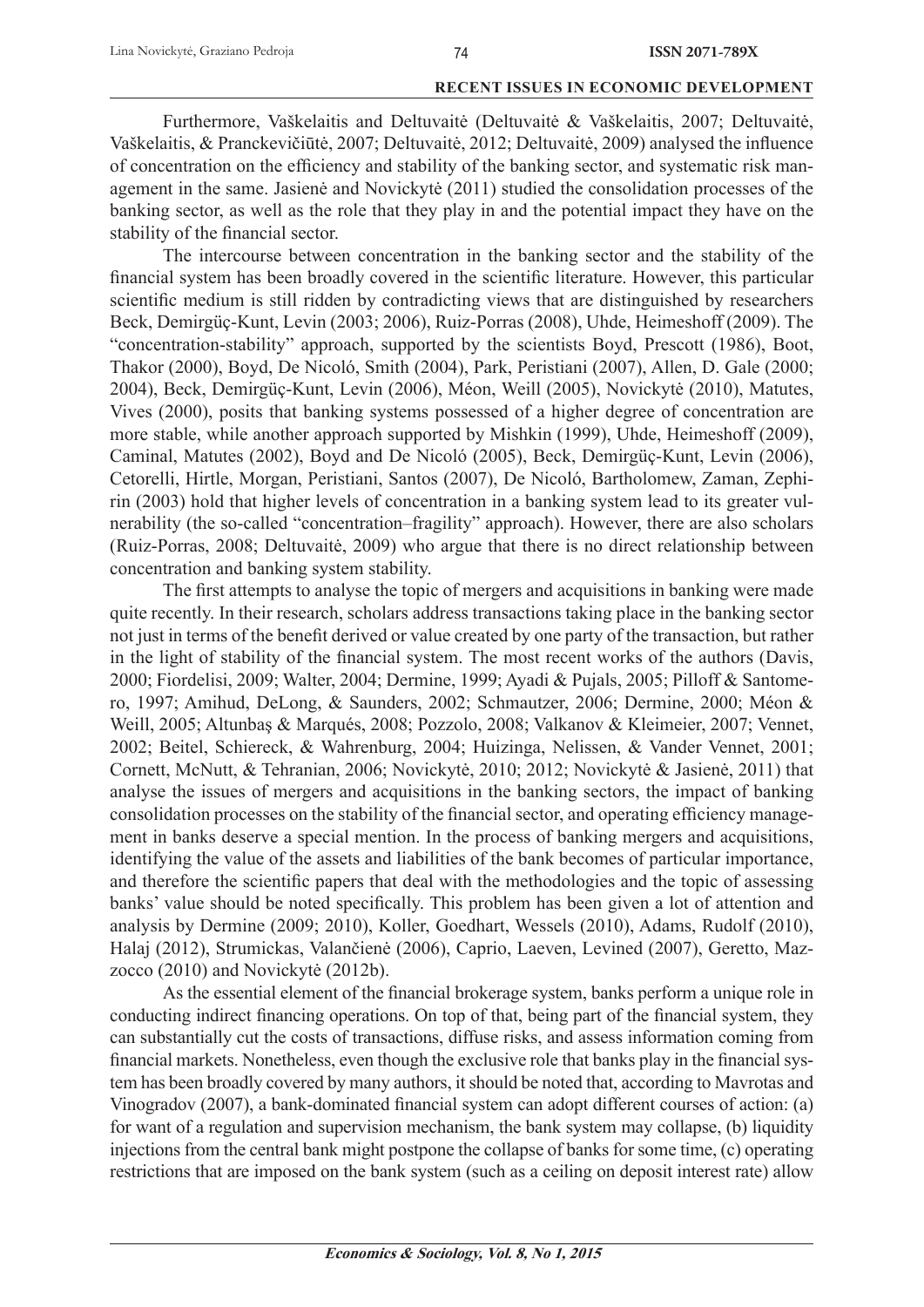banks to raise capital and distribute the negative consequences of a crisis in time (by carrying them forward for future generations), (d) capital adequacy requirements (and those for Tier 2 capital in particular) allow absorbing the negative effects of economic shocks. Ergo, in order to boost their market value, banks could become irresponsible in their actions, leading to higher systematic risk. This is of particular importance as the EU financial system rests on a model of banking activity.

The analysis of scientific theories that explain the factors behind mergers and acquisitions prompts that identifying theory and a set of factors that cause merger and acquisition transactions to be made in the market is a difficult thing to do. The authors opine that the different economic situations and levels of development of countries result in various motives to enter into this kind of transaction. In spite of that, it can be said that recently the occurrence of merger and acquisition transactions has been driven by factors pertaining to neoclassical and behavioural theory. The authors believe that, in addition, to rationally valid financial motives, the making of transactions is mainly affected by a variety of behavioural deviations, as well.

In retrospect, there have been a few cases over the past decades where banks would acquire other banks, thus earning new opportunities to expand their business. By acquiring their competition, banks would reduce the level of competition on the market; increase their market share and, cut down service costs, thanks to the effect of the economy of scale.

The causes of bank mergers and acquisitions that many authors have identified could be put into three categories: maximisation of the bank's assets/return, seeking to satisfy selfish ambitions of the bank's management, and factors that create a favourable environment for such transactions to take place.

Having analysed and systematically arranged their resources, the authors suggest that the factors should be grouped by types of synergy that cause mergers and acquisitions (see Fig. 1).



Figure 1. Types of synergy that cause mergers and acquisitions on the market

*Source:* made by the authors based on (Bottiglia, Gualandri, Mazzocco, 2010; Dermine, 1999; 2002).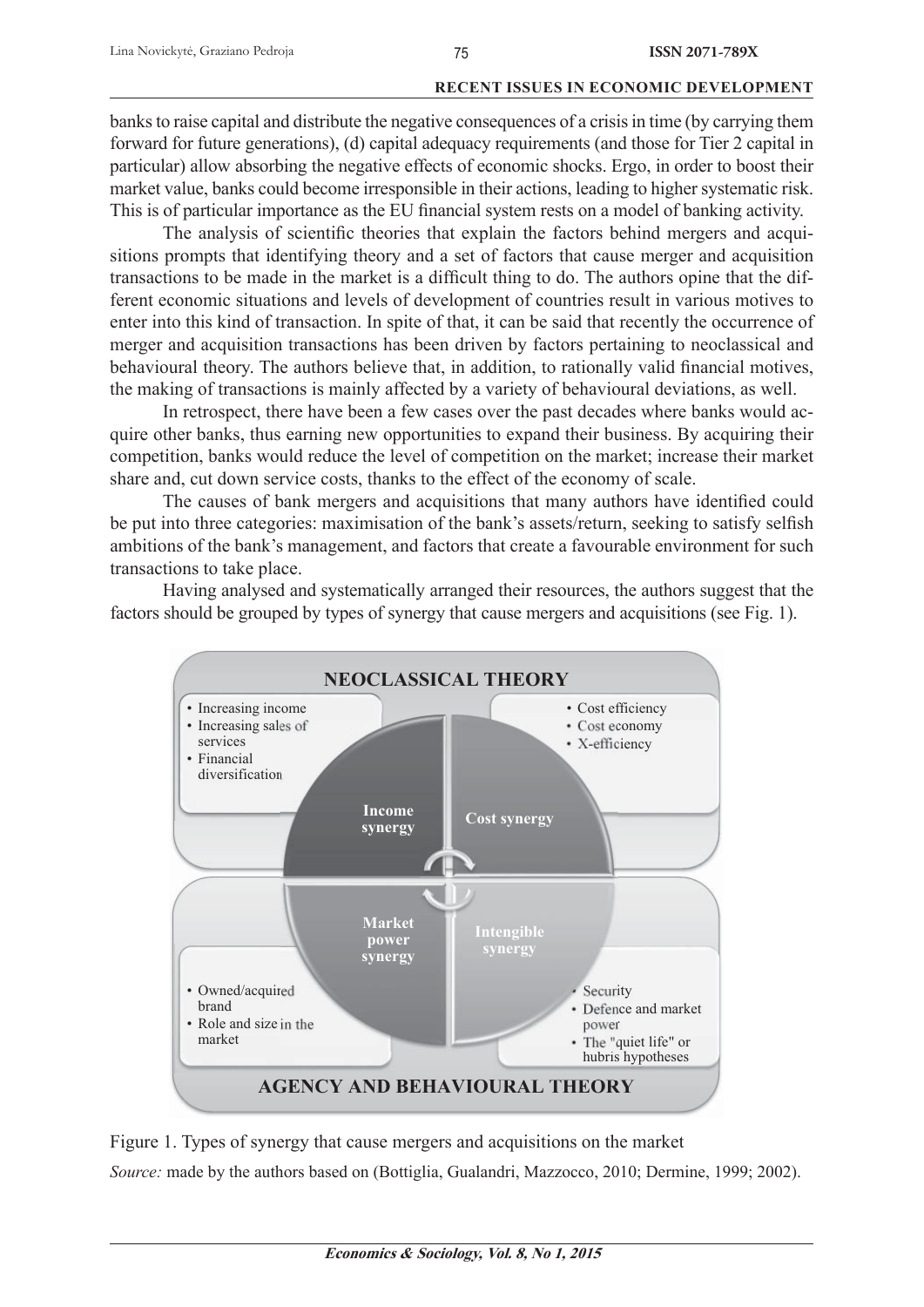Notably, individual synergies could be attributed to the predominant theories of corporate management that are used to account for the motives of mergers and acquisitions. The synergy of income and costs is considered part of neoclassical theory, which explains the causes of mergers and acquisitions that are usually caused by economic disorders. Agency and behavioural theories cover the reasons of intangible and the market power synergy, which are generally initiated by a variety of psychological divergences.

There is yet another way to break down the factors, one that has been proposed by Lambkin and Muzellec (2008). They maintain that consolidation processes are driven by factors both macroeconomic and microeconomic. Macroeconomic factors include factors like growing globalisation and international financial systems, liberalisation of movement of capital, interior financial regulation, technological advancement, and higher levels of competition. Microeconomic factors include decisions from the bank management to merge with or to acquire another company to raise or maintain the value of the undertaking and to effectuate higher competitive pressure on other market players.

While analysing motives of banks and other participants in the financial sector, authors (Bottiglia, Gualandri, & Mazzocco, 2010) split them into the interior and international motives. Still, it should be said that this type of classification does not always precisely define the underlying causes, as identifying transactions that could be attributed to the domestic or international market can sometimes be hard on a market affected by globalisation.

The analysis of factors that cause mergers and acquisitions in banking implies that mergers and acquisitions in banking are driven by different motives, which shift in line with cycles of the economy. It has been noted that, at times of recession or crisis, banks are apt to merge, driven by the motive of financial stability (albeit it might be presupposed by a regulatory body or the government), yet when the economy is on the rise, bank mergers and acquisitions are usually caused by an ambition to increase the return for and the wellbeing of the shareholders. It can be said that the goals of a bank's shareholders typically never coincide with the overarching aim of the country to have a stable banking system. Mergers of smaller banks could be just an initial phase to generate added value for a potential new (and bigger) investor (bank) to establish itself on the market. Small bank consolidation allows reaching economy of scale and expanding the chain and generating additional profits.

It may be said that mergers and acquisitions carry a tangible value in today's global market. Thanks to such transactions, banks can aim for a full array of synergy effects, offer competitive financial brokerage services to the market, and boost the wellbeing of their shareholders. However, this type of transaction leads to financial conglomerates and other financial formations of systemic importance, significantly affecting the stability of the financial system of the country or region. This outcome of bank mergers and acquisitions might have negative consequences as well, as it leads to big banks becoming "too important for the market" and potentially abusing their market position and negatively affecting financial stability.

When it comes to analysing mergers and acquisitions in banking, it is important to identify and evaluate potential relationships between the consolidation of the sector and the stability of the financial system. One indicator of the financial system's stable performance is the activity of the banking sectors, because banks, as some of the most active participants in the financial systems, redistribute a significant portion of free moneys in search for a higher yield. Also, as commercial entities, they look for possibilities to manage their resources in the most efficient way possible, and to obtain more benefits for their shareholders at lowest possible cost, which may again bring about adverse consequences for the entire financial sector. One of the goals of optimisation of banking activities is to attain an economy of scale in different fields of business. This objective is, as often as not, the main reason for consolidation to take place in the banking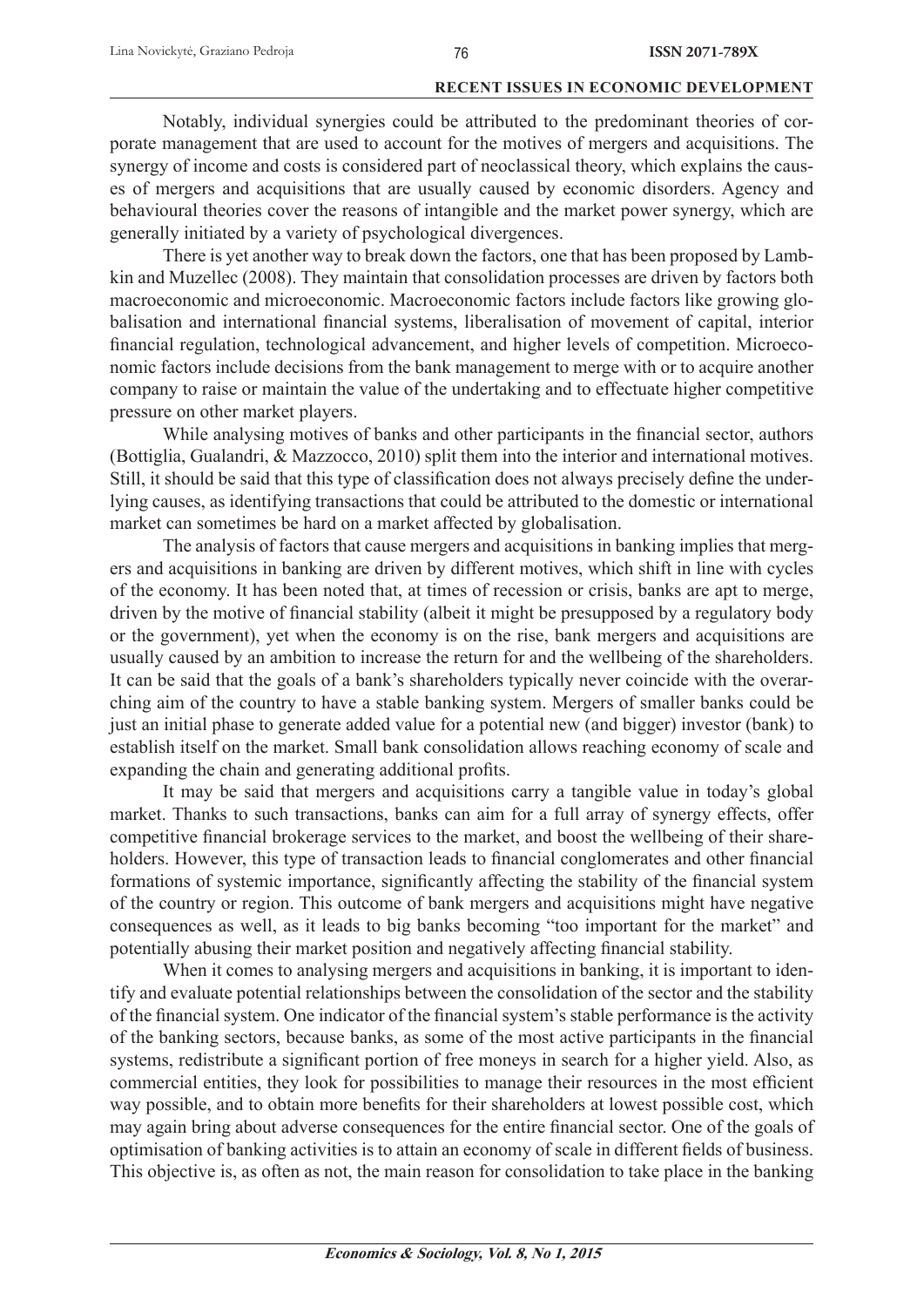sector. The exceptional rate at which the number of mergers and acquisitions has been growing in Europe justifies saying that this was one of the chosen options to consolidate business. The changes that have taken place in the global environment over the past few decades (such as market globalisation, liberalisation of finances and investments, as well as technological developments) provided grounds for certain conditions to emerge, which facilitated the process of consolidation within the financial system. Global markets became integrated and closely interrelated with financial, social, legal, and other ties. United to create an integrated alliance, the European Union is a major case in point. Nevertheless, the more integrated the market is, the easier it is for the "contagion effect" (or systematic risk) to spread. This fact poses an especially big threat in highly integrated markets; the negative consequences of integration and the "contagion effect" was clearly visible during the global financial crisis, when a shortage of confidence in financial markets rapidly spread to other markets, resulting in many adverse consequences for the economies of countries, complete with collapsing banks, liquidity issues in the financial system, deteriorating expectations in financial markets, growing national debts, and so on.

As a result, financial stability goes hand in hand with systematic risk, which can result in a loss of economic value or confidence in the financial system, and, consequently, a significant negative impact on the economy.

Hence, the future outlook for mergers and acquisitions to take place in the banking sector is obscure. We can say that concentration of operating functions aiming for efficiency, development of technology and management skills, business diversification, harmonisation and integration of the retail payments market could be the underlying reasons for the integration and consolidation of banks in the future. By contrast, all economic and political discussions pertaining to any restrictions of the size of the bank within the limits of the too-big-to-fail concept could encourage dissolution of such financial groups, leading to a process that is the opposite of consolidation.

However, banks wishing to raise their market value might behave irresponsibly (especially if they have big financial leverage), thus increasing the systematic risk on the market. As a result, financial integration can create conditions for this risk to spread unless domestic or regional financial players support the development of a smooth regulatory and supervisory system. It is, therefore, important to develop a regulatory and supervisory system that will ensure the development of a sustainable and safe banking sector, where key participants of the financial system could efficiently allocate their available funds. And it is, therefore, critical to manage the process of bank consolidation efficiently and to clearly define the management of financial conglomerates, thus kerbing the potential spread of "contagion" (systematic risk) in the market.

However, consolidation has another side to it: will banks, while trying to generate benefit for themselves, be able to guarantee the right conditions for the stability of the financial sector to develop?

The EU's ambition to establish a Single Market seems to be promoting competition, yet in their quest for return, financial institutions are looking for ways to minimise their expenditures and are trying to gain a competitive edge by merging with other institutions or by just acquiring them, striving for operating efficiency in that way. However, this goal of a financial entity – the bank – may not always coordinate well with the objective of the market or of separate institutions - to guarantee financial stability. This matter becomes particularly relevant in the light of the too-big-to-fail concept (Mishkin, 1999). For this reason, this kind of consolidation can have an opposite effect by reducing the efficiency of the market itself and promoting a counter-competitive environment (Sood & Ahluwalia, 2009).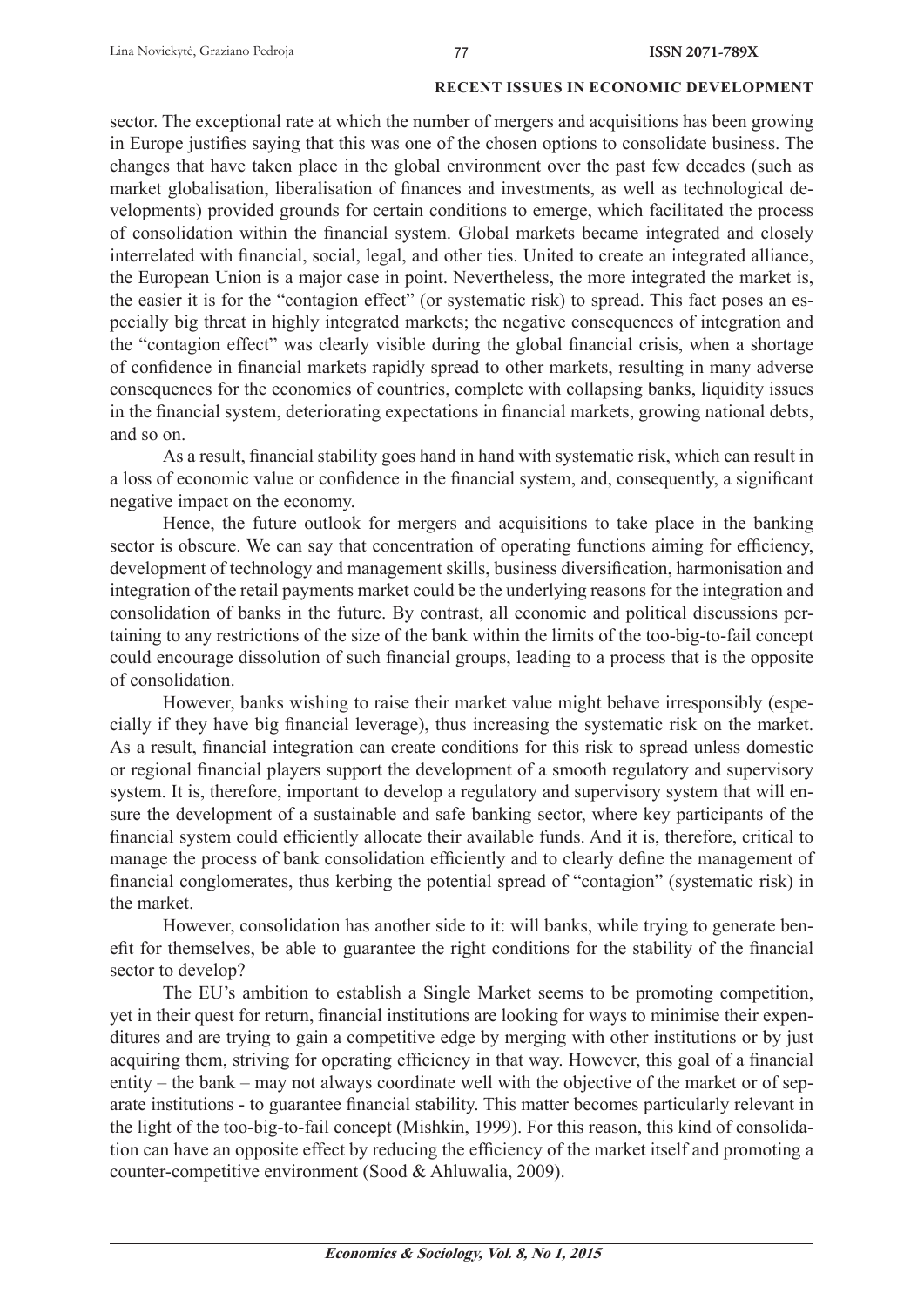As a result, market supervision adjustments applied on the pan-European level could significantly affect consolidation processes in banking. Notably, centralised supervision can, to some extent, pose a threat of moral risk, as large bank supervision would be vested in interstate bodies, which could create a conflict of interests between state and regional supervisory bodies. Still, a single supervisory system should be considered necessary, as large banking groups operating in different European states strengthen the mutual relationship of such countries.

To sum up, it can be said that the financial system stability is a crucial prerequisite for efficient moneys redistribution among savers and borrowers, the role of banks. The stability of the system is closely related with the business strategy of the bank, market concentration levels and the local economic landscape. It should be stressed that the global financial crisis has provided conditions to rethink and improve the banking supervisory and regulatory system. New bank operating requirements instruct banks to modify their business strategies. These developments could be tied with banks' opportunities to expand and seek better integration into new markets through mergers and acquisitions with entities that are present there.

# **Research methodology**

Authors used expert analysis methods in order to determine the ongoing consolidation in the banking sector and the possible effect of this process on the country's financial system stability (see Appendix 1 for questionnaire).

Research was involved by 9 experts; each expert's weight is equal: there is no separate group of experts or expert assigned greater weight or more dedicated / lower proportion. Determining the number of experts guided by methodological assumptions formulated in classical test theory. Libby (1978) argues that a small group of experts to evaluate precisely the same problem as the large group of experts. Classical test theory justifies that the sum of reliability and the number of experts linked fading fast nonlinear relation, so the aggregated small group of experts with equal weights decision accuracy assessments are essentially similar to a large group of experts' decision accuracy evaluations. According to classical test theory and regardless of other statistical indicators, it can be stated that 9 experts reliability is almost 90 per cent.

Given the fact that the expert research method depends heavily on the competence of the experts involved in the investigation, this study included the academic community, the banking system and the banking market representatives who have experience and knowledge in the area of expertise related to the subject.

The questionnaire used a Likert scale, when asked to select from 1 (disagree strongly / not necessary) ... to 5 (very agree / relevant).

Expert evaluation is based on the assumption that the solution can be obtained only if the expert opinions align.

One of the most commonly used test in the compatibility criteria for assessing the compatibility of expert is the Kendall concordance coefficient. To calculate this coefficient of concordance the expert's evaluations must be ranked.

The concordance coefficient W is calculated according to the formula  $(1)$  (Kendall, 1970):

$$
W = \frac{12S}{r^2 \times m\left(m^2 - 1\right)}\tag{1}
$$

*Here: r is the number of expert's m - number of evaluated criteria.*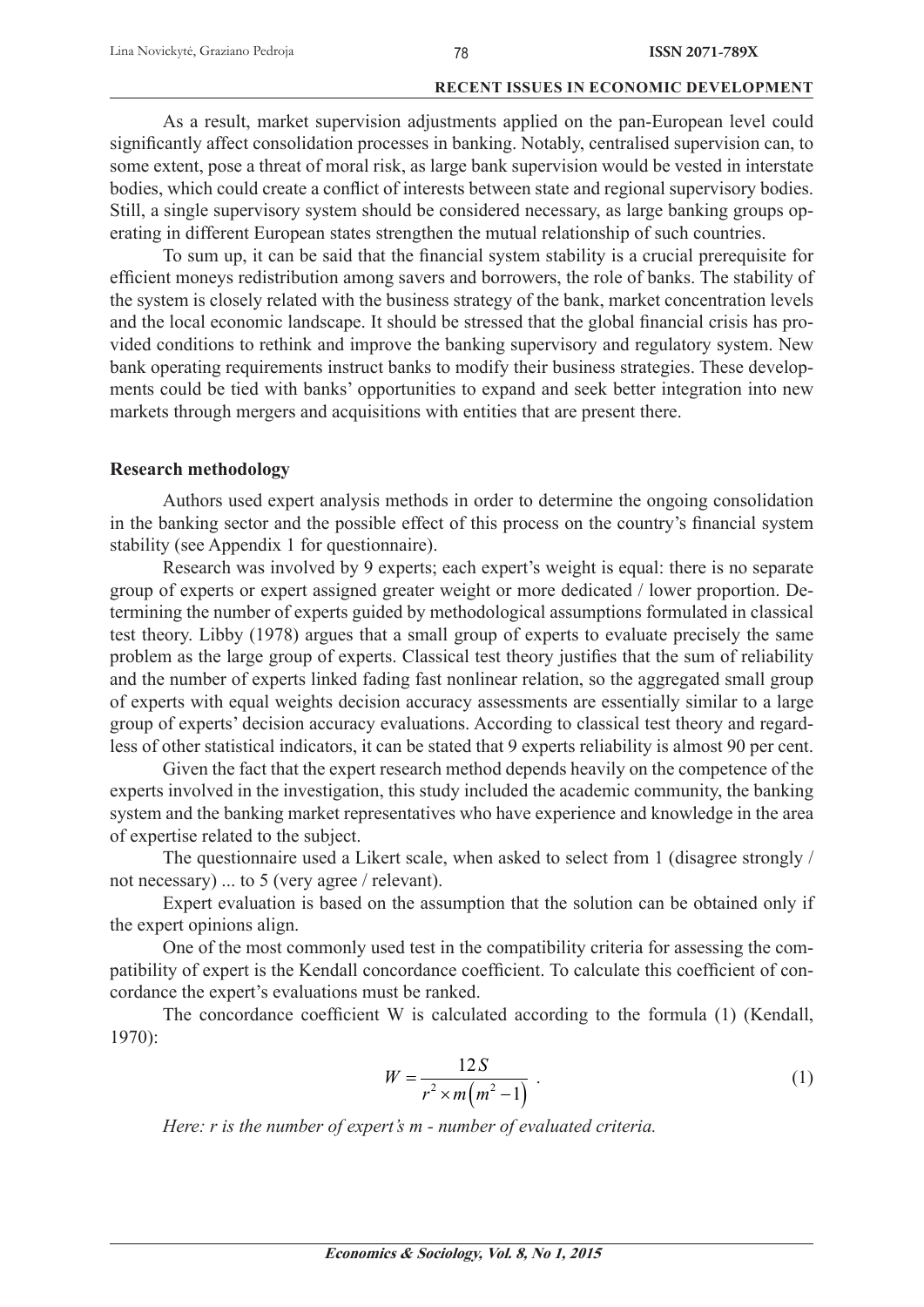#### 79

#### **RECENT ISSUES IN ECONOMIC DEVELOPMENT**

Assessing internal consistency the scale of the questionnaire is usually used Cronbach's alpha coefficient. Cronbach's alpha coefficient is calculated by the following formula (Pukėnas, 2009; Cronbach, 1951):

$$
\propto = \left(\frac{k}{k-1}\right) \times \left[1 - \frac{\sum_{i=1}^{k} S_i^2}{S_p^2}\right].\tag{2}
$$

*Here: k* is the number of elements of the scale;  $S_i^2$  – *i-th element of the variance of the scale;*  $S_p^2$  – the total variance of the scale.

The standardized alpha coefficient is intended to evaluate the answers to individual questions and the heterogeneity of variances. It is also known as the Spearman-Brown steppedup reliability coefficient and is calculated by the following formula:

$$
\alpha = \frac{k \times \overline{r}}{1 + (k - 1)\overline{r}} \tag{3}
$$

# *Here:*  $\overline{r}$  *is the average pair correlation coefficient of all the answers to the questions.*

To be able to present analysis of mergers and acquisitions that had occurred in the Lithuanian banking sector, the authors had chosen the case study method that imbued the analysis of the issue with a holistic aspect and allowed addressing the issue in a wider context. The case analysis method enabled the authors to select samples of mergers and acquisitions (restructuring arrangements) that had taken place in Lithuania's banking sector, affecting the financial system of the country. A theoretical assumption prompted this kind of choice that the consolidation happens when several market players merge, this type of merger or acquisition producing a single market player: in this case, a single bank.

# Results and findings of the impact of bank mergers and acquisitions on the domestic **financial** system

The questionnaire was designed to determine the factors and expert advice on the ongoing consolidation in the banking processes and the potential impact of this process on the domestic financial system stability. The questionnaire consisted of three main issues that have been detailed. To summarize the experts answers to the first question of whether the ongoing consolidation (mergers and acquisitions) in the banking market processes the stability of the financial system it is concluded that in the short and medium term banking consolidation processes could stabilize the domestic financial system, but on the other hand this process can form high concentrations and can damage the market; also it may limit the development of smaller banks and may increase the risk of moral hazard. As well, consolidation may have adverse social aspects leading to job losses in the banking sector. In addition, it should be noted that the country's financial system becomes more stable, if acquired a bank which has an experiencing operational difficulties, but an increased risk of a merger between two higher-risk entities, integration and operation of cultural differences can have an adverse effect on their business after the merger.

The second question (see Table 1) was composed of factors that potentially affect the stability of the banking sector. Experts were able to rate and certified alternatives by giving them a different number of points. The statistical reliability of responses to the question ("Factors contributing to the stability of the banking sector") is presented in Appendix 2.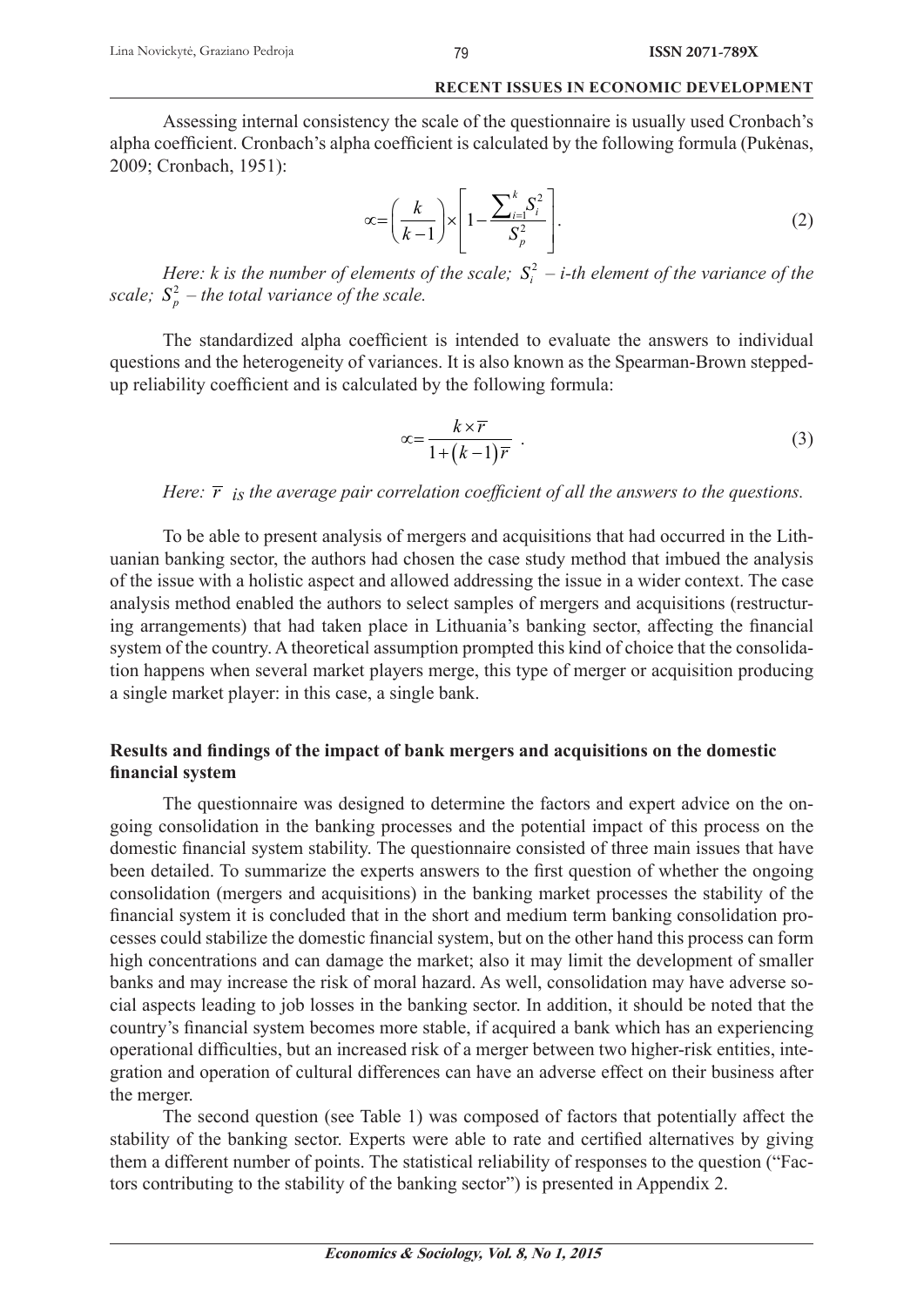|                                                                                                       | Top of Form<br>The experts<br>of academic<br>community<br>(average)<br>Bottom of<br>Form | Top of Form<br>The experts<br>from banks<br>regulation<br>and supervi-<br>sion (aver-<br>age)Bottom<br>of Form | Top of<br>Form<br>The experts<br>from bank-<br>ing market<br>(average)<br>Bottom of<br>Form | Mean<br>$\left( \text{all} \right)$<br>expert) | Standard<br>Deviation | Kurtosis | Skewness | Min              | Max            |
|-------------------------------------------------------------------------------------------------------|------------------------------------------------------------------------------------------|----------------------------------------------------------------------------------------------------------------|---------------------------------------------------------------------------------------------|------------------------------------------------|-----------------------|----------|----------|------------------|----------------|
| <b>Concentration in</b><br>the banking sector                                                         | 3,33                                                                                     | 4,00                                                                                                           | 4,33                                                                                        | 3,89                                           | 0,928                 | 1,354    | $-0,944$ | $\boldsymbol{2}$ | 5              |
| <b>Competition</b> in the<br>banking sector                                                           | 3,33                                                                                     | 4,00                                                                                                           | 3,67                                                                                        | 3,67                                           | 0,707                 | 4,000    | $-2,121$ | $\boldsymbol{2}$ | $\overline{4}$ |
| <b>Banking supervi-</b><br>sion system in the<br>country / region                                     | 3,67                                                                                     | 4,00                                                                                                           | 4,33                                                                                        | 4,00                                           | 0,866                 | 4,000    | $-1,485$ | $\boldsymbol{2}$ | 5              |
| <b>Deposit insurance</b><br>system                                                                    | 2,33                                                                                     | 4,33                                                                                                           | 4,33                                                                                        | 3,67                                           | 1,118                 | $-0,800$ | $-0,537$ | $\overline{c}$   | 5              |
| The size of the<br>banking sector                                                                     | 2,67                                                                                     | 4,33                                                                                                           | 2,33                                                                                        | 3,11                                           | 1,054                 | $-0,546$ | 0,552    | $\overline{c}$   | 5              |
| <b>Market access</b><br>restrictions                                                                  | 2,67                                                                                     | 4,67                                                                                                           | 3,67                                                                                        | 3,67                                           | 1,000                 | $-0,643$ | $-0,107$ | $\boldsymbol{2}$ | 5              |
| <b>Banks operating</b><br>restrictions                                                                | 4,00                                                                                     | 4,00                                                                                                           | 3,67                                                                                        | 3,89                                           | 0,928                 | 1,354    | $-0,944$ | $\mathbf{2}$     | 5              |
| <b>Regulations and</b><br>standards system                                                            | 4,00                                                                                     | 4,33                                                                                                           | 3,67                                                                                        | 4,00                                           | 1,000                 | 0,786    | $-0,964$ | $\mathbf{2}$     | 5              |
| <b>Sanctions system</b>                                                                               | 3,67                                                                                     | 4,00                                                                                                           | 3,67                                                                                        | 3,78                                           | 0,833                 | 2,427    | $-1,166$ | $\overline{c}$   | 5              |
| Profitable and effi-<br>cient banking                                                                 | 3,33                                                                                     | 4,33                                                                                                           | 4,33                                                                                        | 4,00                                           | 0,866                 | 4,000    | $-1,485$ | $\boldsymbol{2}$ | 5              |
| "Too big to fail"                                                                                     | 2,67                                                                                     | 4,33                                                                                                           | 2,67                                                                                        | 3,22                                           | 0,972                 | $-0,009$ | 0,502    | $\boldsymbol{2}$ | 5              |
| concept<br><b>Bank of indirect</b><br>activities (eg., an in-                                         | 2,67                                                                                     | 4,00                                                                                                           | 3,33                                                                                        | 3,33                                           | 0,707                 | $-0,286$ | $-0,606$ | $\boldsymbol{2}$ | 4              |
| vestment) taxation<br>The actions fore-<br>seen in the case of                                        | 3,67                                                                                     | 4,33                                                                                                           | 3,67                                                                                        | 3,89                                           | 0,928                 | 1,354    | $-0,944$ | $\boldsymbol{2}$ | 5              |
| bank insolvency<br>Government                                                                         |                                                                                          |                                                                                                                |                                                                                             |                                                |                       |          |          |                  |                |
| involvement in the<br>management of the<br>country's banks<br>(the existence of<br>state-owned banks) | 3,67                                                                                     | 3,67                                                                                                           | 4,00                                                                                        | 3,78                                           | 0,833                 | 2,427    | $-1,166$ | $\overline{c}$   | 5              |
| One country /<br>region domination<br>of capital in the<br>banking sector                             | 2,67                                                                                     | 3,67                                                                                                           | 3,33                                                                                        | 3,22                                           | 0,667                 | $-0,040$ | $-0,254$ | $\overline{c}$   | $\overline{4}$ |
| A country's eco-<br>nomic freedom                                                                     | 1,67                                                                                     | 3,33                                                                                                           | 3,33                                                                                        | 2,78                                           | 0,972                 | $-0,009$ | $-0,502$ | $\mathbf{1}$     | $\overline{4}$ |
| National / regional<br>economic stability                                                             | 2,00                                                                                     | 4,00                                                                                                           | 4,33                                                                                        | 3,44                                           | 1,130                 | $-1,390$ | $-0,492$ | $\overline{c}$   | 5              |
| Assets quality re-<br>quirements                                                                      | 2,33                                                                                     | 4,33                                                                                                           | 4,00                                                                                        | 3,56                                           | 1,014                 | $-0,425$ | $-0,655$ | $\mathbf{2}$     | 5              |
| The bank's capital<br>structure                                                                       | 3,00                                                                                     | 4,67                                                                                                           | 3,33                                                                                        | 3,67                                           | 1,000                 | $-0,643$ | $-0,107$ | $\mathbf{2}$     | 5              |
| The application of                                                                                    |                                                                                          |                                                                                                                |                                                                                             |                                                |                       |          |          |                  |                |

# Table1. Descriptive statistics results of the experts answers

*Source:* own calculation.

**international accounting standards** 3,00 4,33 4,33 3,89 0,928 1,354 -0,944 2 5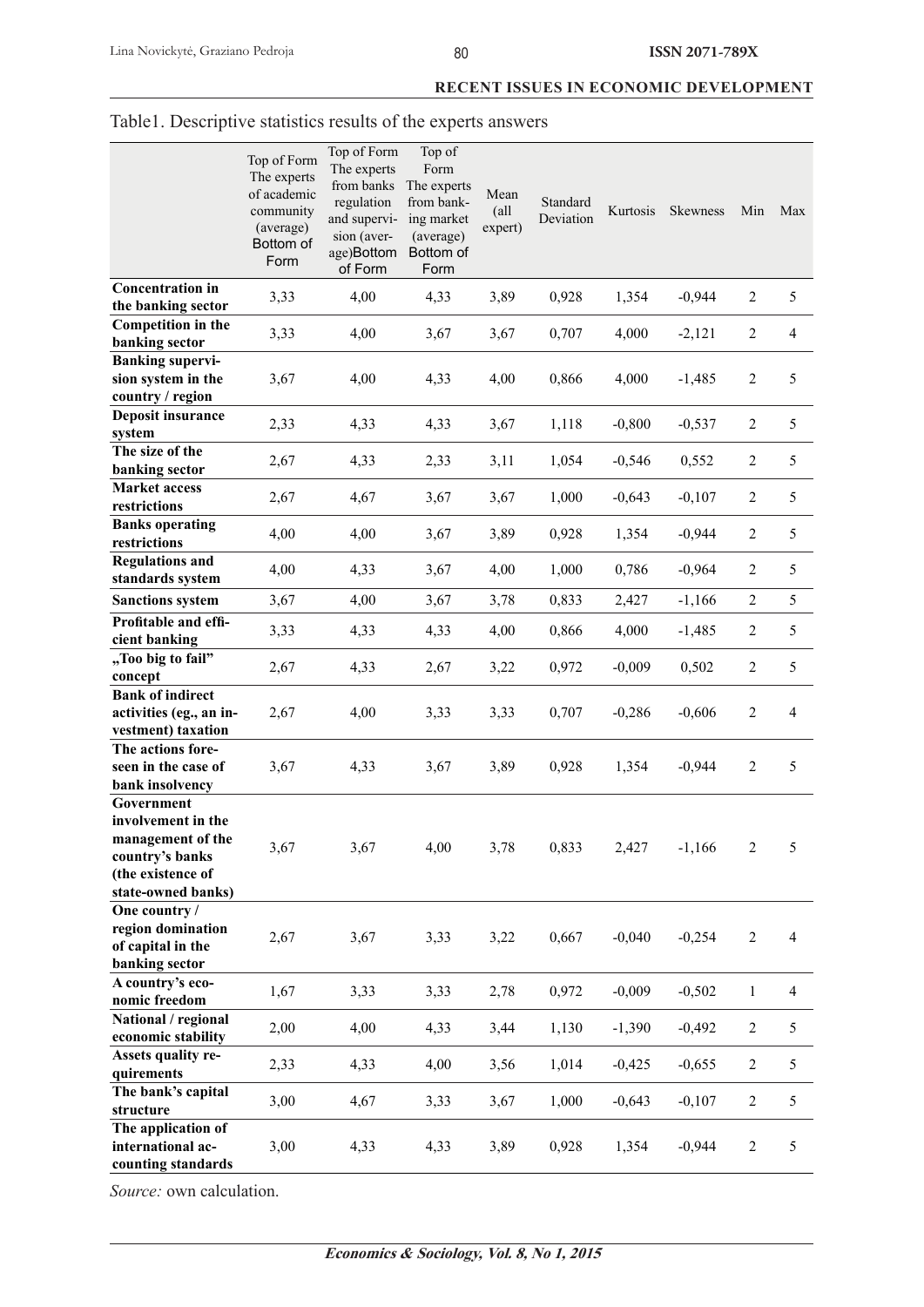Expert answers to this question varied. Distinct differences were observed among the academic community and experts from the banks (mostly deviant from the mean). However, the panel's opinion can be summarized as follows: it is claimed that the main factors that determine the stability of the banking sector are:

- The banking supervision system in the country.
- Subjectivity to a system of standards.
- $-$  A profitable and efficient operation of the banks.
- These factors have a positive impact on the stability of the banking sector.

The academic community has identified the most important factors of bank activities and restrictions applicable to the reference system. In addition to these factors, professionals releases, and other factors that determine the stability of the banking sector: the deposit insurance system, the size of the banking industry, entry restrictions, "too big to fail" concept, the actions of banks in case of insolvency, asset quality, the bank capital structure and the application of international accounting standards. All these factors ensure the stable operation of the system. The banking market experts, the concentration of the banking sector and the economic stability of the country are also lead factors in determining banking sector stability. It is clear that experts from the banking market regulation system identified factors that are related to banking activities restrictions and promote transparency of banking activities. Market experts had a holistic assessment of the problem and said that stability depends on the stability of the region or country, and the concentration of banking. Experts did not detail their view of whether the concentration of the market provides stability or vulnerability. It should be noted that the researchers do not have the same opinion: the proponents of "concentration-stability" Boyd, Prescott (1986), Boot, Thakor (2000), Boyd, De Nicoló, Smith (2004), Park, Peristiani (2007), Allen, Gale (2000; 2004), Beck, Demirgüç-Kunt, Levin (2006), Méon, Weill (2005), Novickytė (2010), Matutes, Vives (2000) argue that higher levels of concentration in the banking system is characterized as a more stable, whereas the proponents Mishkin (1999), Uhde, Heimeshoff (2009), Caminal, Matutes (2002), Boyd and Nicoló (2005), Beck, Demirgüç-Kunt, Levin (2006), Cetorelli, Hirtle, Morgan, Peristiani, Santos (2007), De Nicoló, Bartholomew, Zaman, Zephirin (2003) argue that the higher concentration of the banking system, the more vulnerable it is; some researchers (Ruiz-Porras, 2008; Deltuvaitė, 2009) argue that there is no direct concentration-stability relationship.

The last question allowed the experts to identify measures that would allow a small open economy to achieve financial stability and security. Experts agreed that the promotion of competition in the banking sector and active foreign financial institutions in the capital of local banks ensure, or at least keep a small open economy and financial system stable. Academic experts added that mergers and acquisitions among domestic banks and (or) between foreign banks and domestic banks also contribute to the stability of the financial system. Based on this result, it can be stated that the academic community support "concentration-stability" view.

The analysis of the Lithuanian banking market<sup>1</sup> (see Table 2) shows that the market was held in various banking restructuring processes in order to strengthen the sector. Commercial bank Ancorobank, when faced with operational difficulties was acquired by the group of entrepreneurs and changed its name. JSC Industrijos Bank and AB Vystymo Bank were purchased by Latvian and Finnish banks. Finally, the Government of the Republic of Lithuania, in order to modernize the banking sector and ensure its continuity, tried to attract strategic investors in this sector. For this reason, the Lietuvos Taupomasis Bankas and the Lietuvos Žemės Ūkio Bankas

<sup>&</sup>lt;sup>1</sup> The more detailed analysis of mergers and acquisitions in Lithuania banking market is presented in Novickytė, L.; Pedroja, G. 2014. Banking consolidation as value creation to the buyer and the financial system (case of Lithuania), *Journal of Security and Sustainability Issues* 4(2): 159–173. DOI: http://dx.doi.org/10.9770/jssi.2014.4.2(5)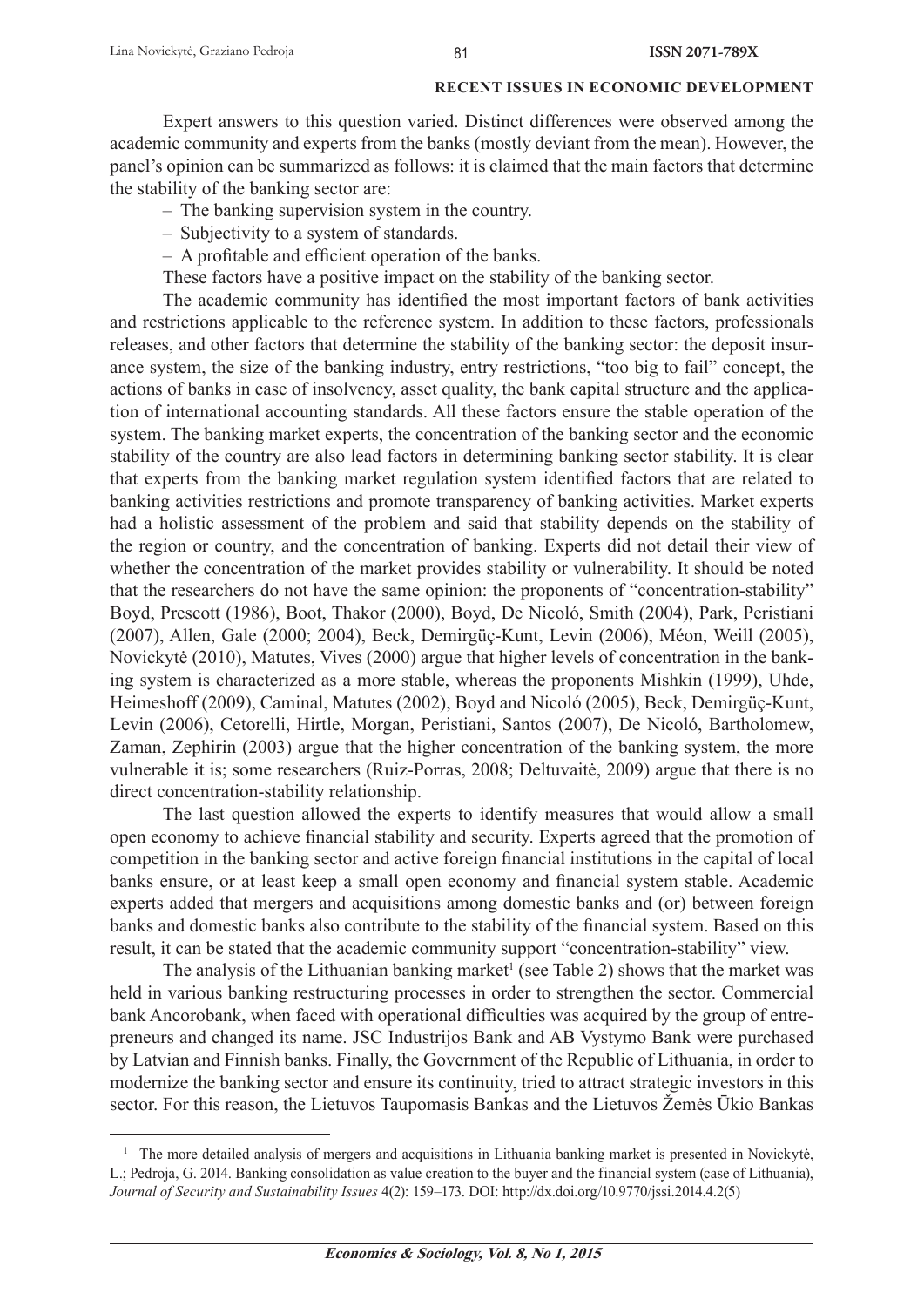were sold to strategic investors: in the first case - Estonian bank Hansapank, and in the second - German NORD/LB Bank.

| Data           | Acquired bank                                       | Bank-buyer                                                      |  |  |
|----------------|-----------------------------------------------------|-----------------------------------------------------------------|--|--|
| December 1995  | Commercial Bank Ancorobank                          | Group of entrepreneurs. Changed<br>name to UAB Medicinos Bankas |  |  |
| March 1998     | AB Lietuvos Valstybinis Komercinis<br><b>Bankas</b> | AB Lietuvos Taupomasis Bankas                                   |  |  |
| December 1999  | <b>AB Bank HERMIS</b>                               | <b>AB Vilniaus Bankas</b>                                       |  |  |
| January 2000   | <b>JSC</b> Industrijos Bankas                       | AB Parex Bank                                                   |  |  |
| December 2000  | AB Vystymo Bankas                                   | AB Sampo Bank                                                   |  |  |
| 2001           | AB Lietuvos Taupomasis Bankas                       | AB HANSA-LTB (Hansabankas)                                      |  |  |
| 2002           | AB Lietuvos Žemės Ūkio Bankas                       | <b>AB NORD/LB Bank</b>                                          |  |  |
| September 2009 | AB Bank Finasta                                     | <b>AB Bank SNORAS</b>                                           |  |  |
| February 2013  | AB Ukio Bank                                        | AB Šiaulių Bank                                                 |  |  |

| Table 2. Mergers and acquisitions in the Lithuanian banking sector |  |  |
|--------------------------------------------------------------------|--|--|
|                                                                    |  |  |

*Source:* made by the authors based on (Lietuvos banko metų ataskaitos, 1996-2002)

AB Vilniaus Bankas and AB bank HERMIS case of a merger in Lithuania's banking sector, which resulted in an acquisition deal, is both unique and intricate. The joint bank made up of AB Vilniaus Bankas and AB bank HERMIS significantly increased market concentration levels, established a monopoly in the market and was in a position to take advantage of this situation, creating added value for itself. Also this merger deal was important that it secured the stability of the financial sector. The transaction to restructure AB Lietuvos Valstybinis Komercinis Bankas is both unique and particular to its features. That deal by definition was not a typical merger and acquisition. However, the transaction played a critical role in Lithuania's economy by assuring sustained operation of the financial sector. This outcome of the transaction – the breaking break down of the bank – helped even out stability fluctuations in the Lithuanian financial sector. The recent restructuring arrangement of AB Ūkio Bankas in Lithuania showed that giving out a bank's business (by splitting its assets and liabilities into "good" and "bad") might be a proper instrument to guarantee the stable running of the financial system. The authors argue that the transactions to acquire AB bank HERMIS and AB bank FINASTA were made with the purpose of creating value for the acquirers, AB Vilniaus Bankas (and SEB as its strategic investor), and AB bank SNORAS. At the same time, we cannot disregard the "too big to fail" concept because new banks expanded their market share to gain weight in the financial system (AB Vilniaus Bankas). To sum up, it should be noted that the acquisition of AB bank HERMIS was also driven by the willingness to guarantee the stability of the financial system. Nonetheless, one should not forget that even though it is an institution of systematic import, the bank is also a profit-making company, and therefore the goal of strategic shareholders to derive financial benefit is always met (the result of this transaction was, in the short term, financial system stability, and in the long term, return for the shareholders).

Most of the mergers and acquisitions which have taken place in the Lithuanian banking sector were inspired by the desire to ensure the financial stability of the system. Is possible identify factors that affect these transactions: acquired bank's market share (or specific areas of activity), loan portfolio growth and the quality of the target bank, the bank's interest margin and the target bank's capital ratios, the size of the banking sector in the country and the market concentration and "too big to fail" concept.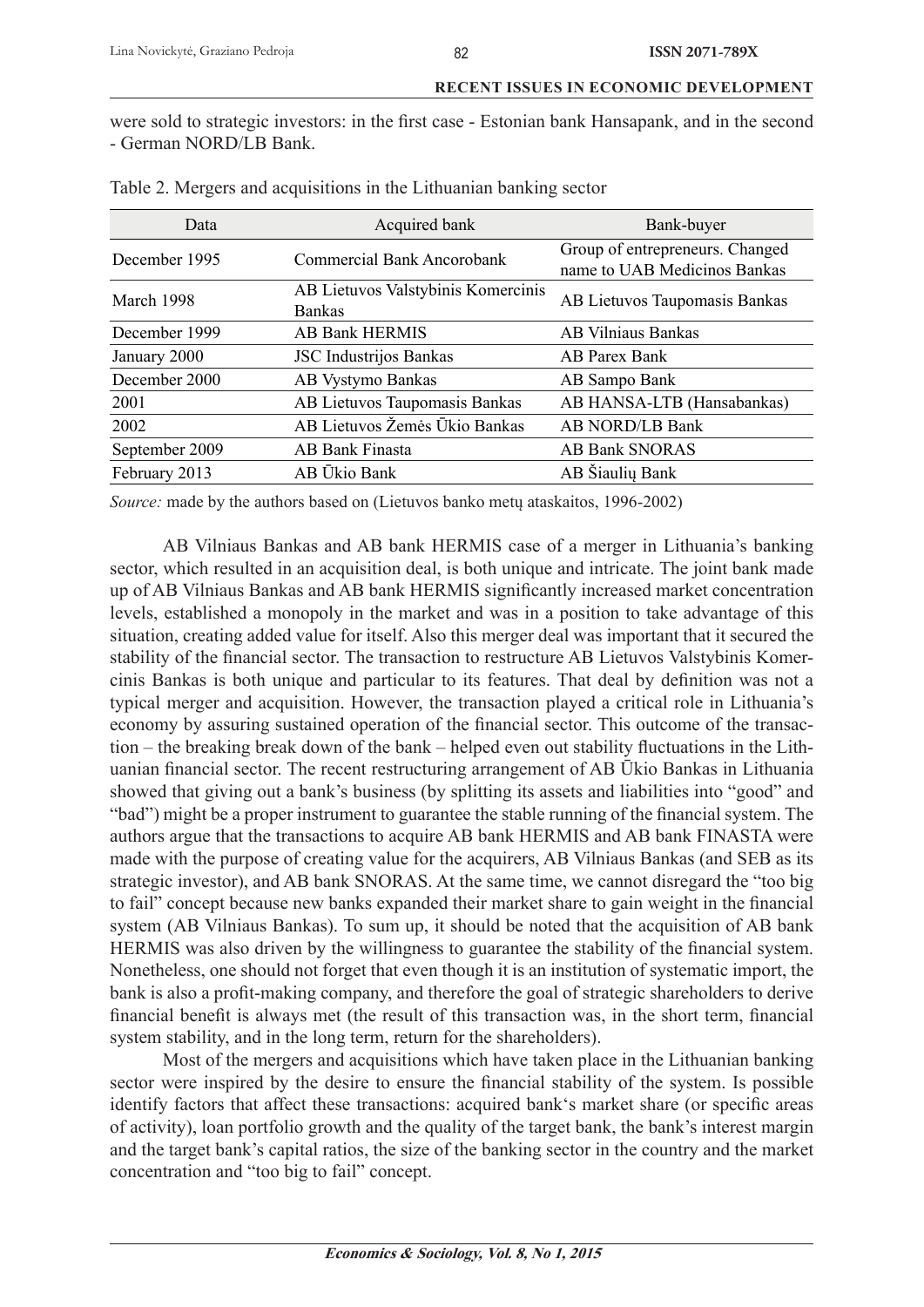Nowadays Lithuania's banking sector, just like that in other European states, is possessed of a high level of concentration, which could significantly affect financial system stability.

# **Conclusions**

Mergers and acquisitions in banking are driven by factors of tangible and intangible synergy. The key motives, for entering into this type of transaction, fluctuate depending on the economic situation of each country. Notably, at times of recession banks tend to merge driven by the promise of financial stability, yet usually deals are made in pursuit of economic benefits, which constitute return for and wellbeing of shareholders. It should be concluded that the aspect of financial stability in mergers and acquisitions makes an appearance in the short term, most commonly as a consequence of some actions on the government's part, with the motive of financial benefit predominant in the long run.

The theoretical analysis allows identify the underlying factors that drive mergers and acquisitions: the goal to minimize risks through diversification of the financial structure and to reach economy of scale through financial service transactions (attaining a synergy of income and costs), and the desire to procure market power and security.

The result of mergers and acquisitions in banking is a local or international bank. Sometimes, a merger of providers of different financial services results in a financial conglomerate that significantly affects the stability of the financial system, as operations of such a group might have an impact on the stability of the country's financial system. The authors believe that the establishment of financial conglomerates creates a conflict between the country of origin and country of operation, and especially so when the financial conglomerate is apt to run into financial difficulties. Also, financial conglomerates can take advantage of their significance in the market and become an institution that is "too big to fail", thus accepting relatively higher risks, which leads to a danger of moral damages.

Analysis showed that mergers and acquisitions in banking are an appropriate instrument to ensure sustainable domestic financial system development. Also, a string investor gives the bank an opportunity to tackle its liquidity and capital issues; the residual joint bank has a bigger capital base, allowing it to extend credit to large-scale projects and issue syndicated loans. Nevertheless, mergers and acquisitions sometimes may have their negative aspects: sometimes the value of the bank can be miscalculated in a merger/acquisition; the bank's goodwill resulting from a merger/acquisition can be depreciated with the bank establishing a term for such depreciation, which grants the bank an opportunity to manipulate its profits, a joint bank significantly increased market concentration levels, established a monopoly in the market and was in a position to take advantage of this situation, creating added value for itself.

# **References**

Adams, M., & Rudolf, M. (2010), *A new approach to the valuation of bank*s. WHU, 1-32.

- Allen, F., & Gale, D. (2000*), Comparing Financial Systems*. MIT Press.
- Allen, F., & Gale, D. (2004), Competition and Financial Stability. *The Journal of Money, Credit and Banking*, 36(3), 453-480.
- Altunbaş, Y., Marqués, D. (2008), Mergers and acquisitions and bank performance in Europe: The role of strategic similarities. *Journal of Economics and Business, 60*, 204–222.
- Amihud, Y., DeLong, G. L., Saunders, A. (2002), *The Effects of Cross-Border Bank Mergers on Bank Risk and Value.* Available from: <http://ssrn.com/abstract=307463>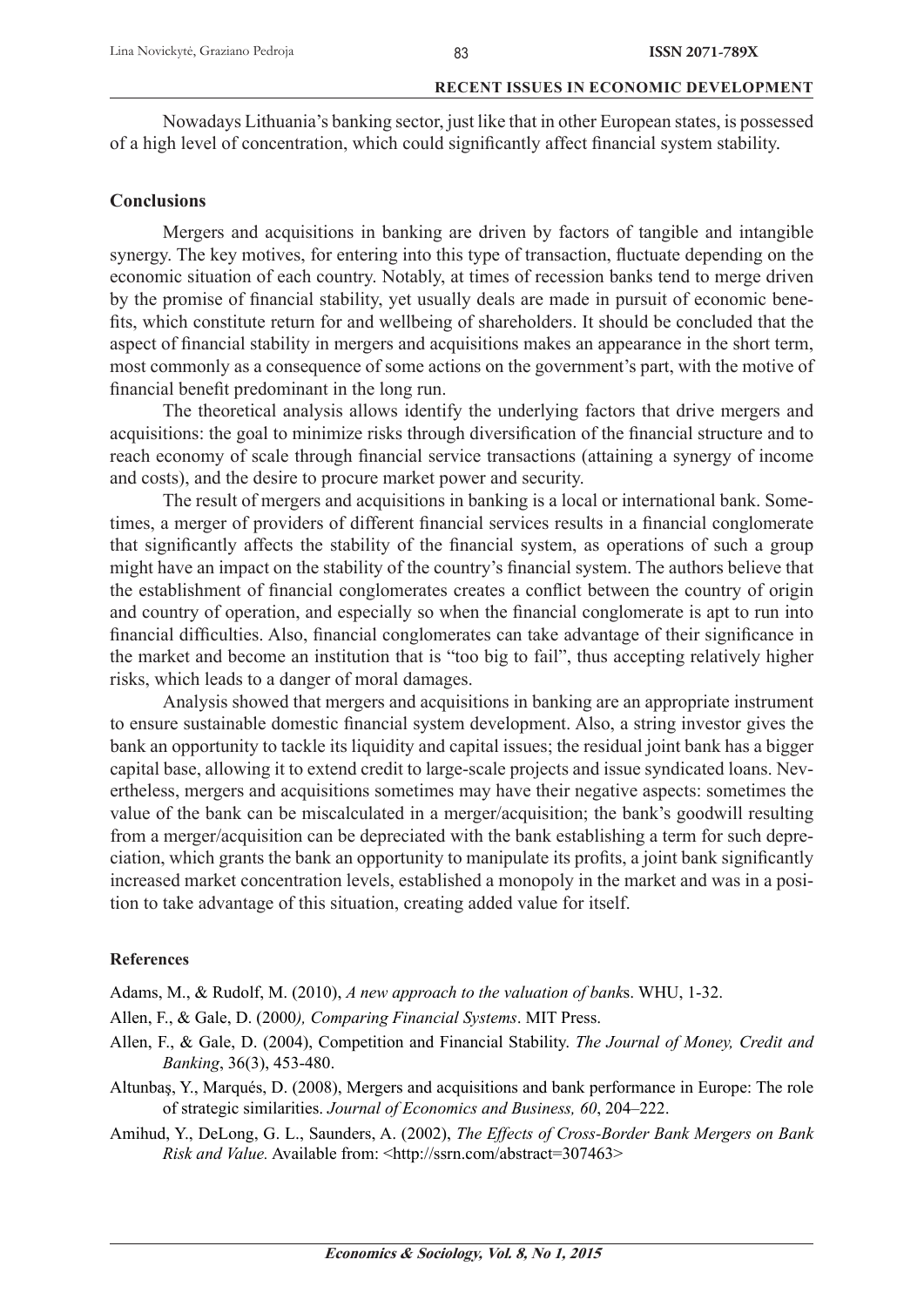- Ayadi, R., Pujals, G. (2005), *Banking mergers and acquisitions in the EU: overview, assessment and prospects.* Vienna: SUERF.
- Beck, T., Demirgüç-Kunt, A., & Levine, R. (2003), Bank concentration and crises. *NBER working paper*, 9921, 43.
- Beck, T., Demirgüç-Kunt, A., & Levine, R. (2006), Bank concentration, competition, and crises: First results. *Journal of Banking and Finance*, 30, 1581–1603.
- Beitel, P., Schiereck, D., Wahrenburg, M. (2004), Explaining the M&A-success in European bank mergers and acquisitions. *European Financial Management, 10*(1), 109–139.
- Boot, A., & Thakor, A. (2000), Can relationship lending survive competition? *Journal of Finance*, 55, 679–713.
- Bottiglia, R., Gualandri, E., & Mazzocco, N. G. (2010), Consolidation in the Financial Industry. Esantis R. Bottiglia, E. Gualandri, & N. G. Mazzocco, *Consolidation in the European Financial Industry* (p. 1-17), Basingstoke: Palgrave MacMillan.
- Boyd, J. H., & De Nicoló, G. (2005), The Theory of Bank Risk Taking and Competition Revisited. *The Journal of Finance*, 60(3), 1329-1343.
- Boyd, J., & Prescott, E. (1986), Financial intermediary-coalitions. *Journal of Economic Theory*, 38, 211–232.
- Boyd, J., De Nicoló, G., & Smith, B. (2004), Crises in competitive versus monopolistic banking systems. *Journal of Money, Credit and Banking*, 36, 487-506.
- Caminal, R., & Matutes, C. (2002), Market Power and Banking Failures. *International Journal of Industrial Organization*, 20(9), 1341-1361.
- Caprio, G., Laeven, L., & Levine, R. (2007), Governance and bank valuation. *Journal Financial Intermediation*, 16, 584–617.
- Cetorelli, N., Hirtle, B., Morgan, D., Peristiani, S., & Santos, J. (2007), Trends in Financial Market Concentration and their Implications for Market Stability. *Federal Reserve Bank of New York Economic Policy Review*, 13, 33-51.
- Cornett, M. M., McNutt, J. J., Tehranian, H. (2006), Performance Changes Around Bank Mergers: Revenue Enhancements versus Cost Reductions. *Journal of Money, Credit, and Banking, 38*(4), 1013-1050. doi:10.1353/mcb.2006.0053
- Cronbach, L. J. (1951), Coefficient alpha and the internal structure of tests. *Psychometrika*, 16(3), 297-334.
- Davis, S. I. (2000), *Bank mergers: lessons for the future.* Basingstoke: MacMillan Press Ltd.
- De Nicoló, G., Bartholomew, P., Zaman, J., & Zephirin, M. (2003), Bank consolidation, internalization, and conglomeration: trends and implication for financial risk. *IMF Working Paper*, 03/158, 45.
- Deltuvaitė, V. (2009), Koncentracijos įtakos bankų sistemos finansiniam stabilumui tyrimas. *Ekonomika ir vadyba*, 14, 156-165.
- Deltuvaitė, V. (2012), The importance of systemic risk management in the banking sector. *Economics and management*, 17(3), 869-878.
- Deltuvaitė, V., & Vaškelaitis, V. (2007), Competition, concentration, efficiency, and their reiationship in the Lithuanian banking sector. *Taikomoji ekonomika: sisteminiai tyrimai*, 1(1), 11-30.
- Deltuvaitė, V., Vaškelaitis, V., & Pranckevičiūtė, A. (2007), The Impact of Concentration on Competition and Efficiency in the Lithuanian Banking Sector. *Engineering Economics*, 4(54), 7-19.
- Dermine, J. (1999), The Economics of Bank Mergers in the European Union: a Review of the Public Policy Issues. *INSEAD Working Paper*, 60.
- Dermine, J. (2002), *European Banking: Past, Present and Future.* Fontainebleau: INSEAD.
- Dermine, J. (2009), *Bank valuation and value-based management: deposit and loan pricing, performance evaluation, and risk management*. New York: McGraw-Hill, Inc.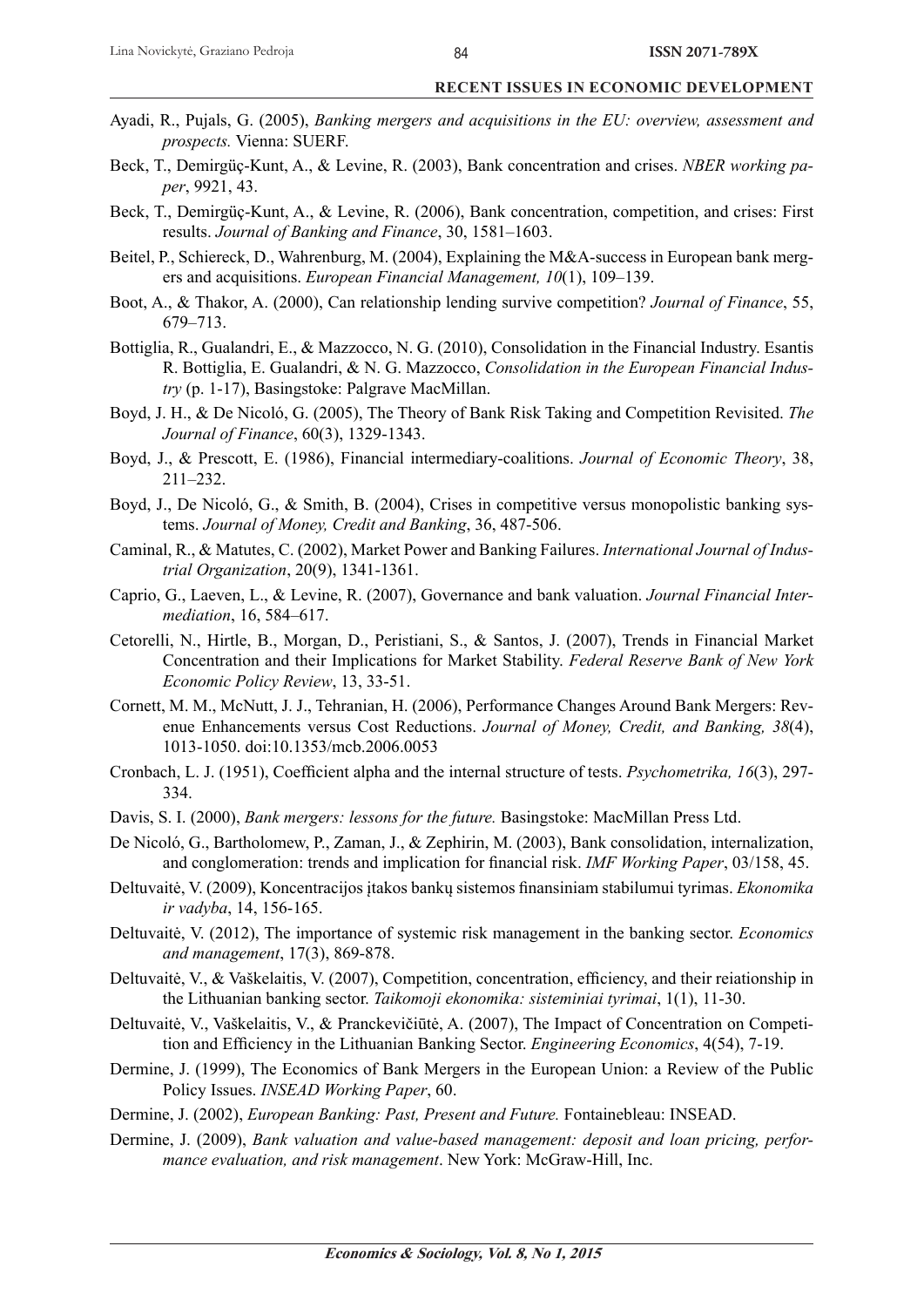- Dermine, J. (2010), Bank Valuation: with an Application to the Implicit Duration of non-Maturing Deposits. *International Journal of Banking, Accounting and Finance, 2*(1), 1-30. doi:10.1504/ IJBAAF.2010.031573
- Fiordelisi, F. (2009), *Mergers and Acquisitions in European Banking.* Basingstoke: Palgrave Macmillan.
- Geretto, E., & Mazzocco, G. N. (2010), M&As in Banking: measurement of some effects. From: R. Bottiglia, E. Gualandri, & G. N. Mazzocco, *Consolidation in the European Financial Industry* (1 leid., p. 36-47), London: Palgrave MacMillan.
- Hałaj, G. (2012), Systemic Valuation of Banks Interbank Equilibrium and Contagion. *Advances in Network Analysis and its Applications*, 18, 1-24.
- Huizinga, H. P., Nelissen, J. H., Vander Vennet, R. (2001), Efficiency Effects of Bank Mergers and Acquisitions in Europe. *Ghent University working paper, 2001/106*, 40.
- Kendall, M. (1970), *Rank correlation methods*. London: Griffin.
- Koller, T., Goedhart, M., & Wessels, D. (2010), *Valuation: measuring and managing the value of companies*. New Jersey: John Wiley & Sons, Inc.
- Lambkin, M., Muzellec, L. (2008), Rebranding in the Banking Industry Following Mergers and Acquisitions. *International Journal of Bank Marketing*, 26(5), 328–352. doi:10.1108/02652320810894398
- *Lietuvos banko metų ataskaitos*. (1996-2002), Available from: < http://www.lb.lt/leidiniai>
- Libby, R., Blashfield, K. R. (1978), Performance of a composite as a function of a number of judges. *Organizational Behavior and Human Performance, 21*, 121-129.
- Matutes, C., & Vives, X. (2000), Imperfect Competition, Risk Taking, and Regulation in Banking. *European Economic Review*, 44(1), 1-34.
- Mavrotas, G., & Vinogradov, D. (2007), Financial sector structure and financial crisis burden. *Journal of Financial Stability* (3), 295-323. doi:10.1016/j.jfs.2007.06.001
- Méon, P. G., Weill, L. (2005), Can mergers in Europe help banks hedge against macroeconomic risk? *Applied Financial Economics, 15*, 315-326.
- Mishkin, F. S. (1999), Financial Consolidation: Dangers and Opportunities. *Journal of Banking and Finance*, 23, 675-691.
- Novickytė, L. (2010), Bankų konsolidacijos procesas ir įtaka fi nansų stabilumui. *Mokslas Lietuvos ateitis*, 2:2, 62-68.
- Novickytė, L. (2012a), The effects of a new financial supervisory system on consolidation in banking sector. Вісник Київського національного університету імені Тараса Шевченка. Экономіка, *141*, 26-30.
- Novickytė, L. (2012b), Bankų vertės nustatymo metodologiniai aspektai. *Viešieji ir privatūs aktyvai: transformacijų, efektyvaus naudojimo ir vertinimo aspektai*, 122-131.
- Novickytė, L., & Jasienė, M. (2011), Banking Consolidation. Challenges and Prospects. *Ekonomia*, 2(14), 244-253.
- Park, S., & Peristiani, S. (2007), Are bank shareholders enemies of regulators or a potential source of market discipline? *Journal of Banking and Finance*, 31, 2493-2515.
- Pilloff, S. J., Santomero, A. M. (1997), The Value Effects of Bank Mergers and Acquisitions. *Wharton Working Paper Series, 97-07*, 30.
- Pozzolo, A. F. (2008), Bank cross-border mergers and acquisitions: Causes, consequences and recent trends. *Economics & Statistics Discussion Paper, 08/48*, 38.
- Pukėnas, K. (2009), *Kokybinių duomenų analizė SPSS programa: mokomoji knyga.* Kaunas: Lietuvos kūno kultūros akademija.
- Ruiz-Porras, A. (2008), Banking competition and financial fragility: Evidence from panel-data. *Estudios Económicos*, 23(1), 49-87.
- Schmautzer, D. (2006), *Cross-Border Bank Mergers: Who Gains and Why?* Available from: <http://ssrn. com/abstract=924373 >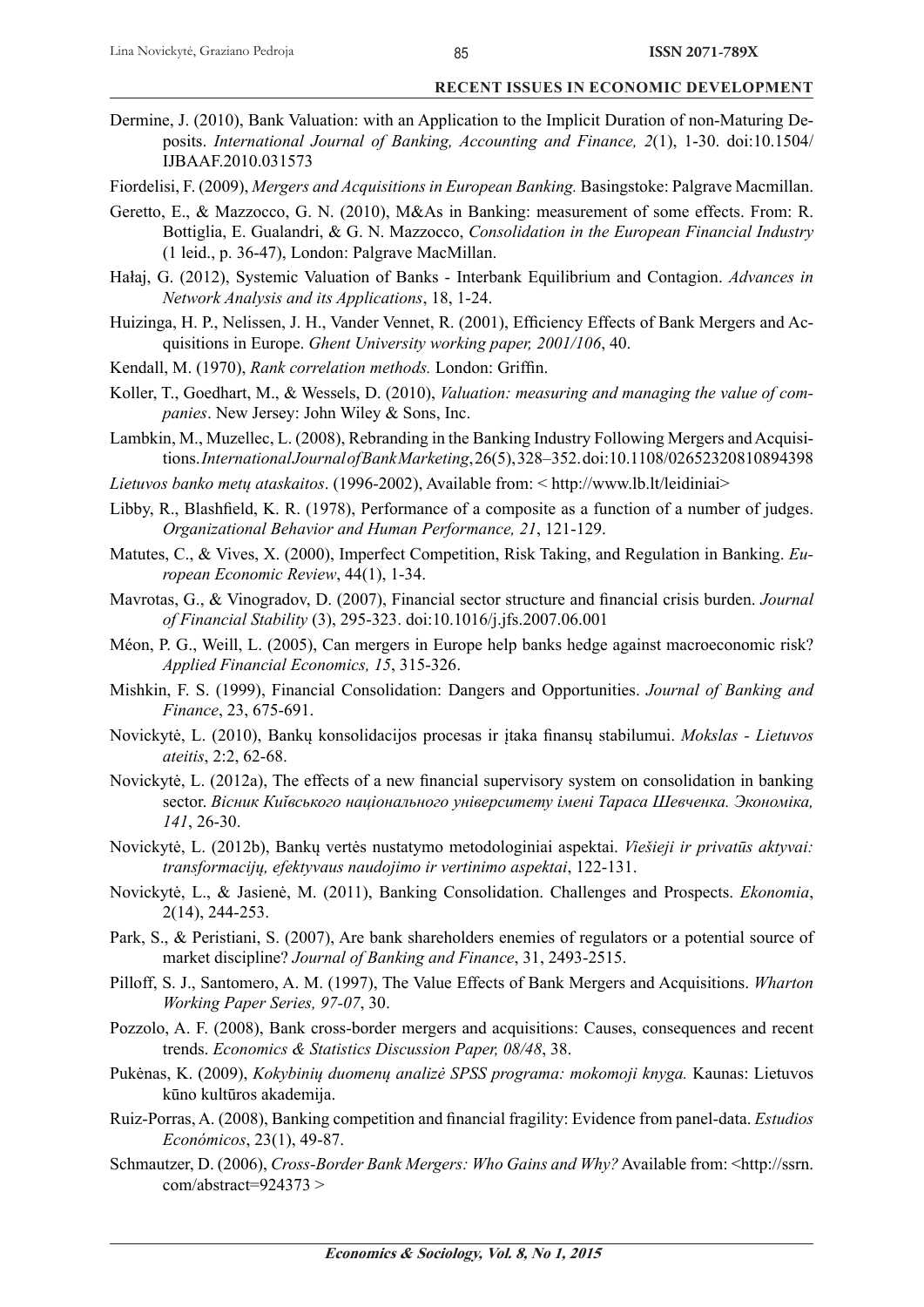- Sood, A., Ahluwalia, V. (2009), Mergers and Acquisitions in the Banking Sector: an Appraisal. *The Icfai University Journal of Banking Law, 7*(1), 20–36.
- Strumickas, M., & Valančienė, L. (2006), Bank Valuation Research: Experience of the Baltic States. *Engineering Economics*, 4(49), 22-28.
- Uhde, A., & Heimeshoff, U. (2009), Consolidation in Banking and Financial Stability in Europe: Empirical Evidence. *Journal of Banking and Finance*, 33, 1299–1311. doi:10.1016/j.jbankfin.2009.01.006
- Valkanov, E., Kleimeier, S. (2007), The role of regulatory capital in international bank mergers and acquisitions. *International Business and Finance, 21*, 50–68.
- Vennet, R. V. (2002), Cross-border mergers in European banking and bank efficiency. *Ghent University working paper, 2002/152*, 49.
- Walter, I. (2004), *Mergers and acquisitions in banking and finance : what works, what fails, and why.* New York: Oxford University Press, Inc.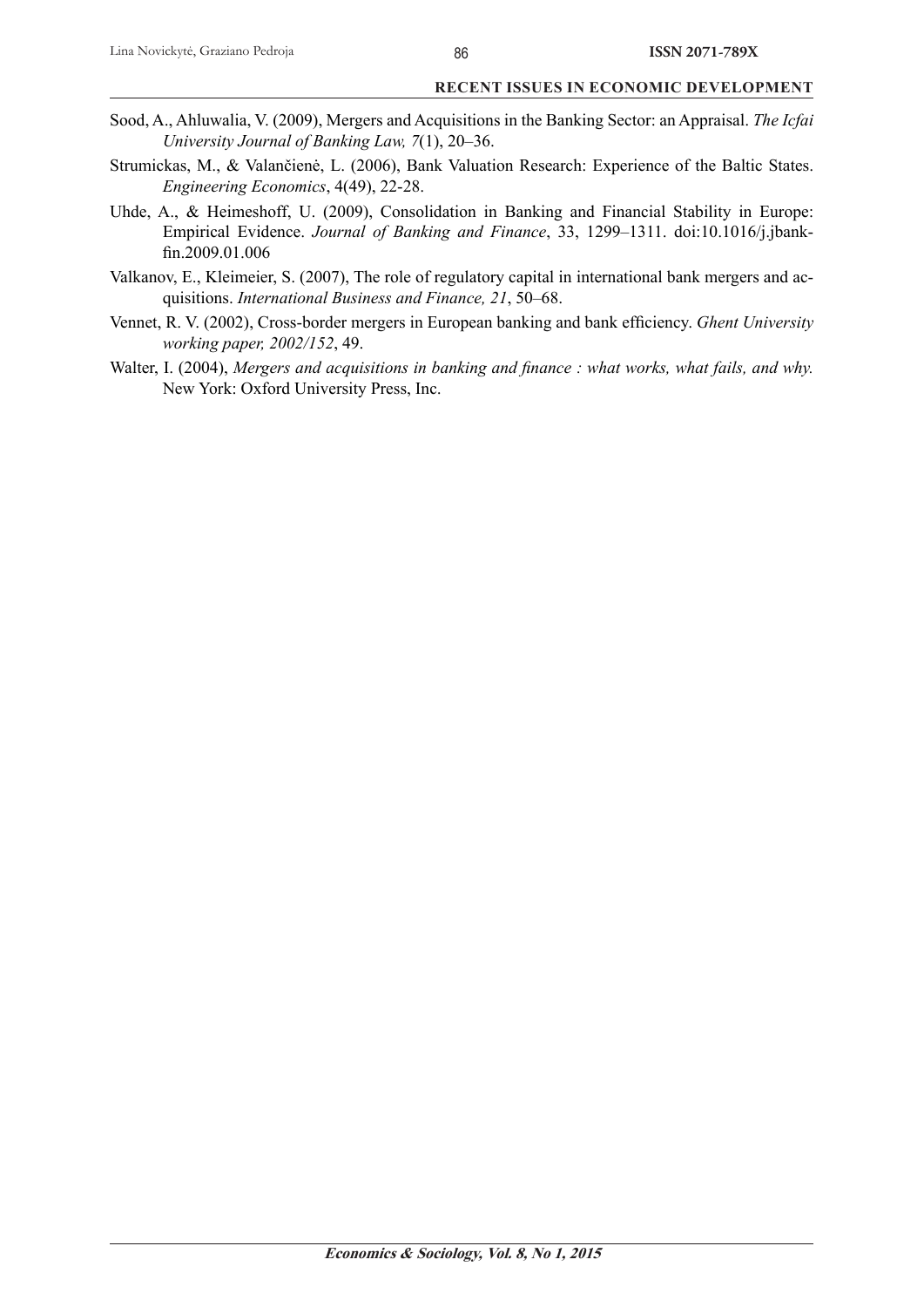# **Appendix 1. Expert survey questionnaire**

- In your opinion, the consolidation processes (mergers and acquisitions) in banking market providing the stability of the financial system, and why:
- Factors contributing to the stability of the banking sector:

|                                                                                                         | 5 | $\overline{4}$ | 3 | 2 |  |
|---------------------------------------------------------------------------------------------------------|---|----------------|---|---|--|
| Concentration in the banking sector                                                                     |   |                |   |   |  |
| Competition in the banking sector                                                                       |   |                |   |   |  |
| Banking supervision system in the country / region                                                      |   |                |   |   |  |
| Deposit insurance system                                                                                |   |                |   |   |  |
| The size of the banking sector                                                                          |   |                |   |   |  |
| Market access restrictions                                                                              |   |                |   |   |  |
| Banks operating restrictions                                                                            |   |                |   |   |  |
| Regulations and standards system                                                                        |   |                |   |   |  |
| Sanctions system                                                                                        |   |                |   |   |  |
| Profitable and efficient banking                                                                        |   |                |   |   |  |
| "Too big to fail" concept                                                                               |   |                |   |   |  |
| Bank of indirect activities (eg., an investment) taxation                                               |   |                |   |   |  |
| The actions foreseen in the case of bank insolvency                                                     |   |                |   |   |  |
| Government involvement in the management of the country's banks (the existence<br>of state-owned banks) |   |                |   |   |  |
| One country / region domination of capital in the banking sector                                        |   |                |   |   |  |
| A country's economic freedom                                                                            |   |                |   |   |  |
| National / regional economic stability                                                                  |   |                |   |   |  |
| Assets quality requirements                                                                             |   |                |   |   |  |
| The bank's capital structure                                                                            |   |                |   |   |  |
| The application of international accounting standards                                                   |   |                |   |   |  |

• In your opinion, the small open economy country seeking financial system stability, it should be (there may be more options):

- Promote the concentration of the banking sector.
- Promote competition in the banking sector.
- $-$  Seek foreign financial institutions active in local banks.
- $-$  Limit foreign financial institutions active participation in local banks.
- Promote mergers take place and (or) acquisition transactions between the local banks.
- Promote mergers take place and (or) acquisition transactions between foreign and local banks.
- Raising one country / region dominance of capital in the banking sector.
- Other (expert can give their opinion):